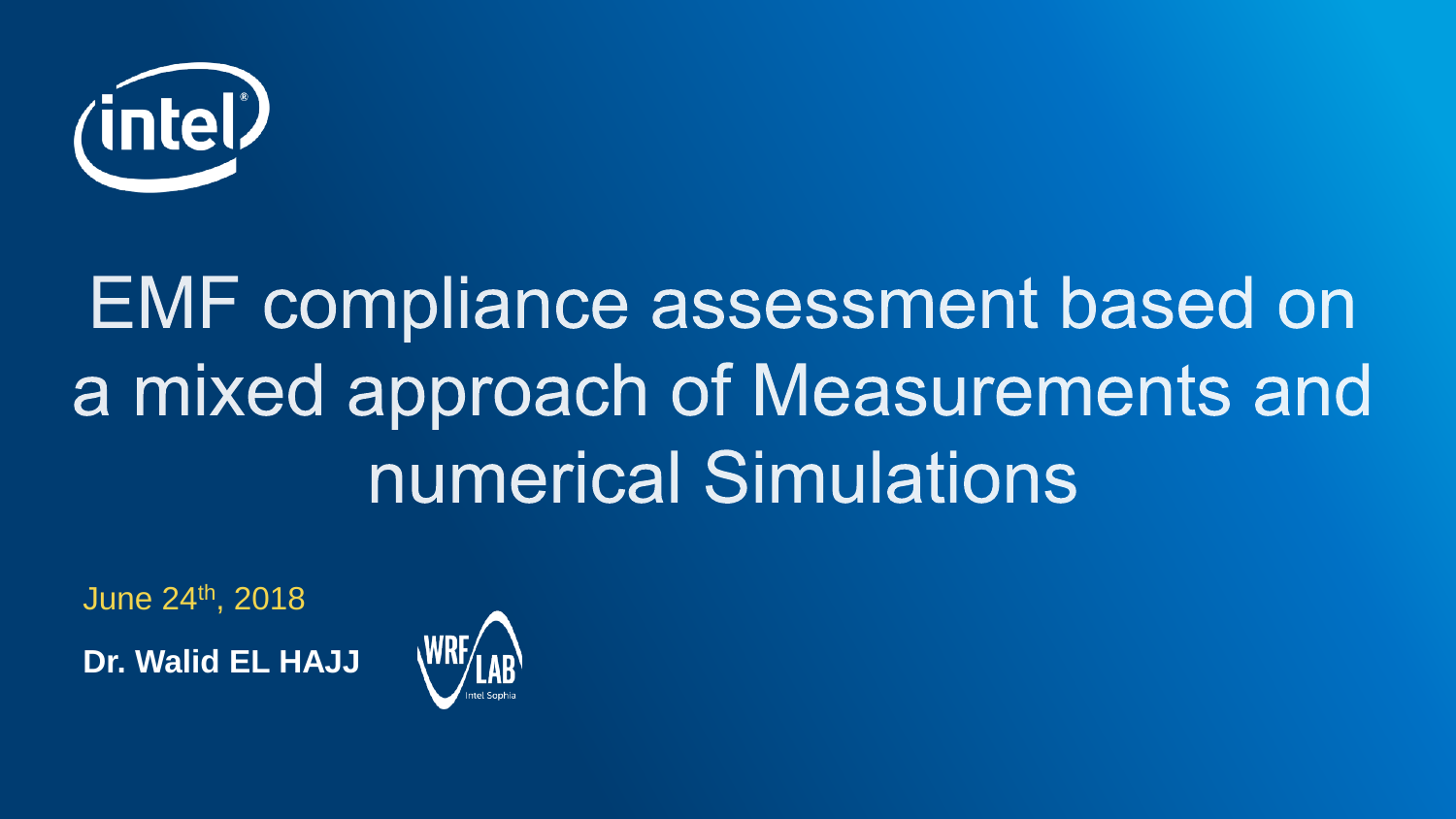## Table of Content

- **Exposure to EMF Regulatory Compliance Limits**
- **Power Density Assessment procedure**
- **Evaluation Plane Definition Examples**
- **Worst Case Phase Combination Assessment**
- Phase Combination and Power Density Values
- Measurement Accuracy & Uncertainty (WiGig @60GHz)
- RF exposure Challenges at mm-Waves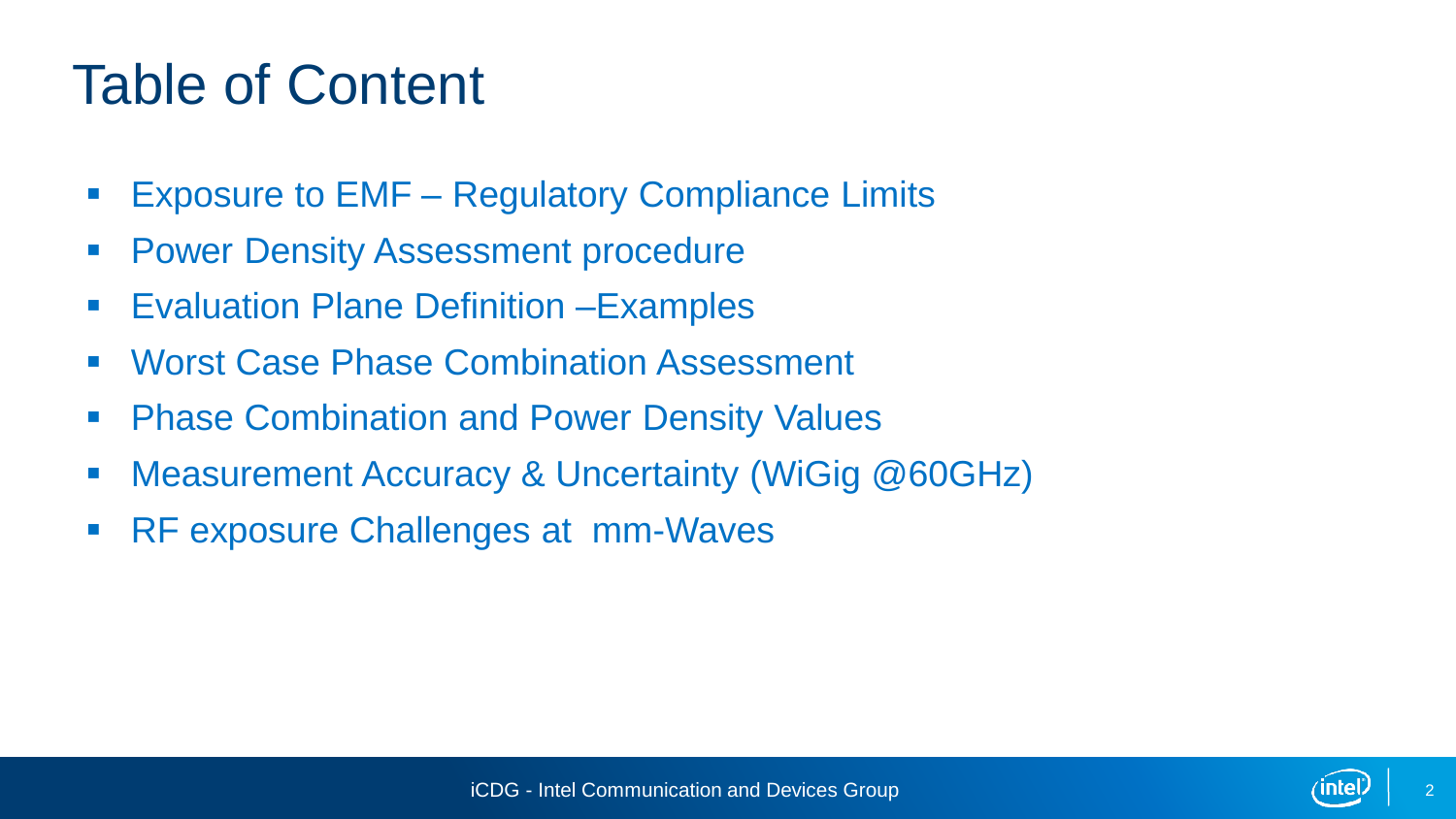## Exposure to EMF – Regulatory Compliance Limits

- $\checkmark$  Human Body > 20cm to any radiator: MPE (Max Permissible Exposure) calculation
- $SAR = \frac{\sigma |E|^2}{2\rho}$  $\checkmark$  Human Body < 20cm to radiator up to 6GHz : SAR (Specific Absorption rate)
- $\checkmark$  Human Body to radiator  $>$  6GHz : PD (Power Density)

 $S_{\text{av}} = \frac{1}{4T} \int \int (\mathcal{E} \times \mathcal{H}) \cdot \hat{\mathbf{n}} dA dT$ .

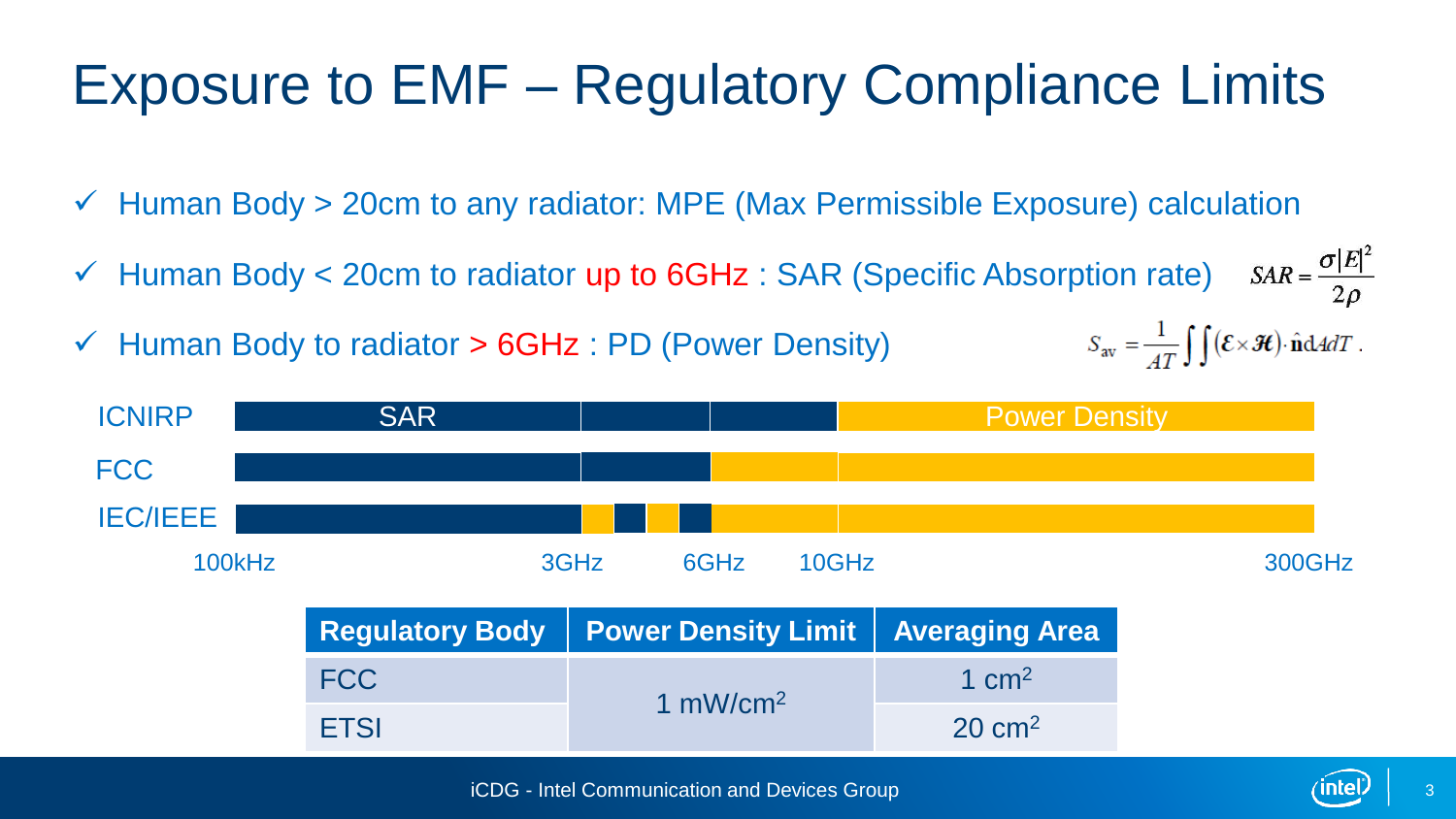#### Power Density Assesment Procedure

- 1 Near-field simulation of the industrial design
	- Numerical Model Definition: CAD File, simulation Domain
	- Definition of:
		- o Evaluation planes
		- o Dielectric coefficients of materials
- 2 Post-Processing : Calculation of phase combinations leading to the highest exposure
- 3 Validation of simulated PD @ worst exposure plane
	- E-field measurement using near-field probe, H-field reconstruction and power density calculation
	- Correlation between near-field measurement and simulation at exposure plane





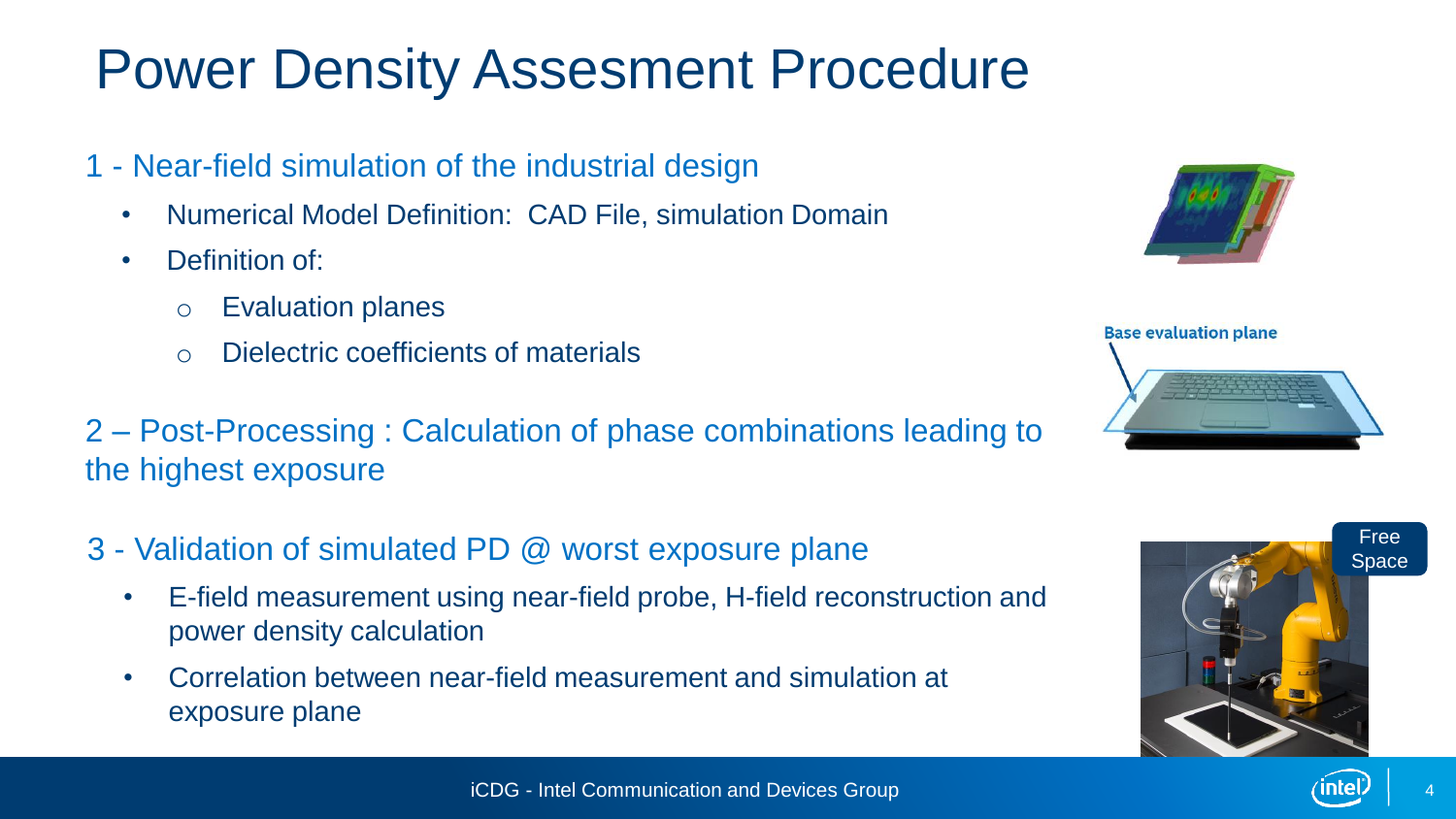#### Evaluation Plane Definition -Examples



**Truncated Volume** 

intel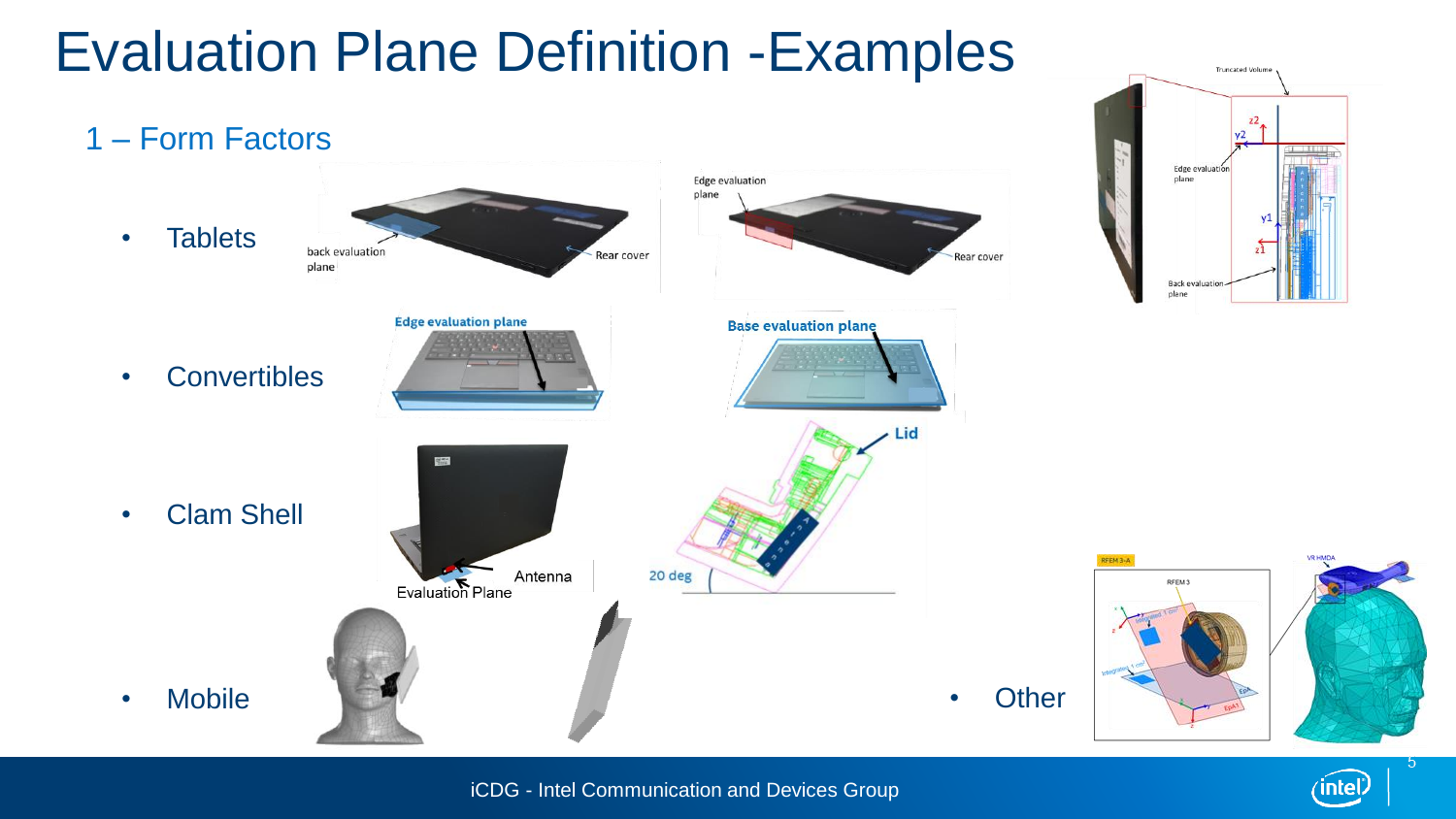## Worst Case Phase Combination Assessment

- 1. Find the location of maximum power density on the evaluation surface in each evaluation configuration using an upper bound method.
- 2. The antenna phases are then adjusted to maximize the power density across the spatial averaging area that was found using the upper-bound method.
- 3. Calculate the power density with the antenna phases. Repeat the steps for all needed configurations (Channels, sub-arrays…)
- 4. Validate the simulation by measurement at distances supported by the measurement method.





$$
\overrightarrow{E_{UB,g}} = \vec{x} \sum_{k=1}^{N} \sqrt{\text{Re}[E_{kx,g}]^{2} + \text{Im}[E_{kx,g}]^{2}} + \vec{y} \sum_{k=1}^{N} \sqrt{\text{Re}[E_{ky,g}]^{2} + \text{Im}[E_{ky,g}]^{2}} + \text{Im}[E_{ky,g}]^{2}
$$
\n
$$
+ \vec{z} \sum_{k=1}^{N} \sqrt{\text{Re}[E_{kx,g}]^{2} + \text{Im}[E_{kx,g}]^{2}} = \vec{x} \sum_{k=1}^{N} |E_{kx}| + \vec{y} \sum_{k=1}^{N} |E_{ky,g}| + \vec{z} \sum_{k=1}^{N} |E_{kx,g}|
$$
\n
$$
\overrightarrow{H_{UB,g}} = \vec{x} \sum_{k=1}^{N} \sqrt{\text{Re}[H_{kx,g}]^{2} + \text{Im}[H_{kx,g}]^{2}} + \vec{y} \sum_{k=1}^{N} \sqrt{\text{Re}[H_{ky,g}]^{2} + \text{Im}[H_{ky,g}]^{2}}
$$
\n
$$
+ \vec{z} \sum_{k=1}^{N} \sqrt{\text{Re}[H_{kx,g}]^{2} + \text{Im}[H_{kx,g}]^{2}} = \vec{x} \sum_{k=1}^{N} |H_{kx,g}| + \vec{y} \sum_{k=1}^{N} |H_{ky,g}| + \vec{z} \sum_{k=1}^{N} |H_{kx,g}|
$$
\n
$$
P_{g} = \frac{1}{2} \text{Re}\{(\vec{E} \times \vec{H}^{*})\}:
$$

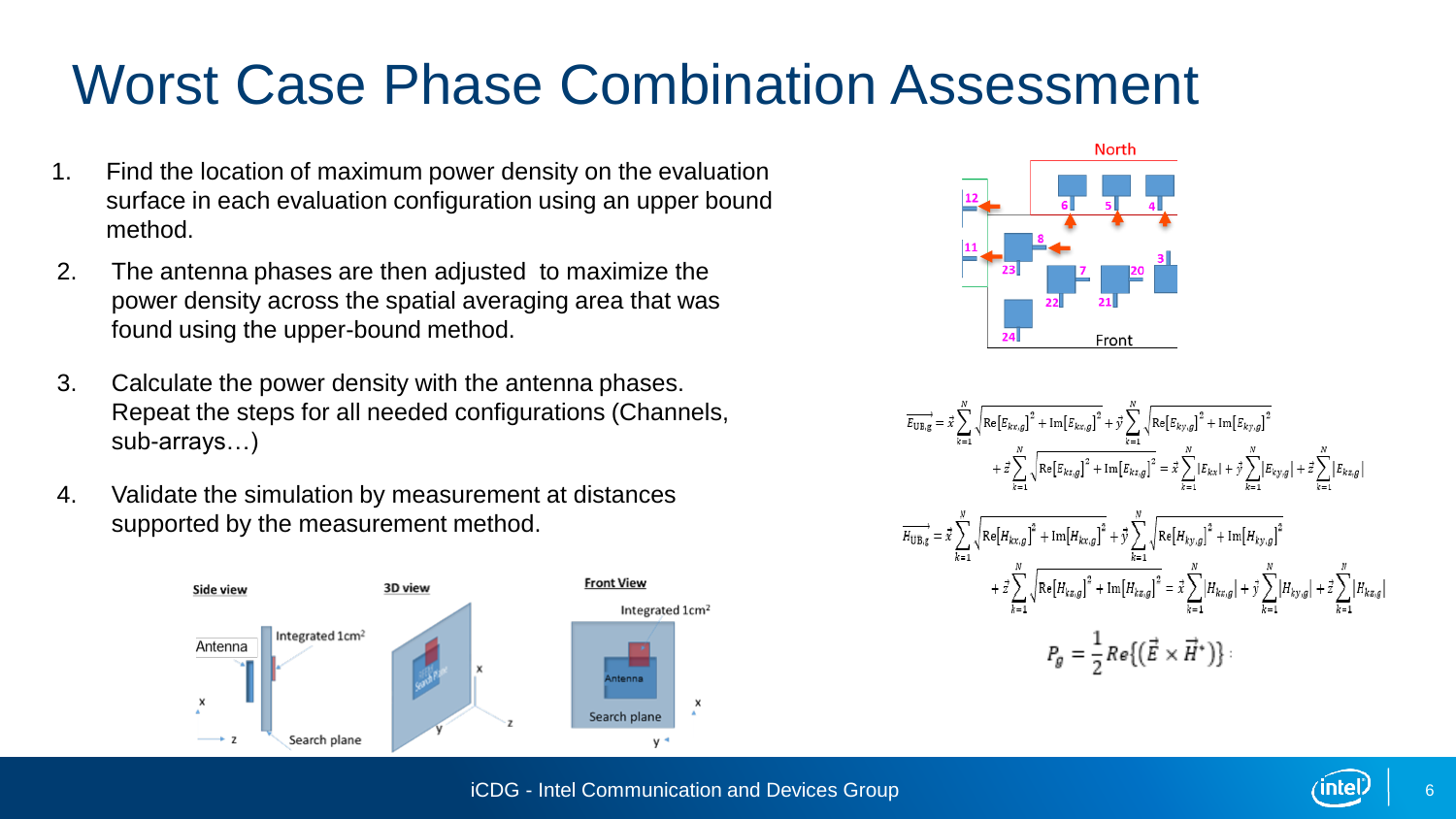#### Phase Combination and Power Density Values

#### General example- WiGig 60 GHz- 3 Subsets – 3 Channels

| <b>Antenna</b><br>index | Subset 1 - Back plane<br><b>Phases [Degrees]</b> |                          |                          | Subset 2 - Edge plane<br><b>Phases [Degrees]</b> |                          |                 | Subset 3 - Back plane<br><b>Phases [Degrees]</b> |                 |                              |
|-------------------------|--------------------------------------------------|--------------------------|--------------------------|--------------------------------------------------|--------------------------|-----------------|--------------------------------------------------|-----------------|------------------------------|
|                         | CH <sub>1</sub>                                  | CH <sub>2</sub>          | CH <sub>3</sub>          | CH <sub>1</sub>                                  | CH <sub>2</sub>          | CH <sub>3</sub> | CH <sub>1</sub>                                  | CH <sub>2</sub> | CH <sub>3</sub>              |
|                         | Ph #10                                           | Ph #11                   | Ph #12                   | Ph #13                                           | Ph #14                   | Ph #15          | Ph #16                                           | Ph #17          | Ph #18                       |
| $\mathbf 1$             | ٠                                                | ÷,                       | ٠                        | ٠                                                | $\overline{\phantom{0}}$ | ٠               | 180                                              | $\overline{0}$  | 270                          |
| $\overline{2}$          | $\overline{a}$                                   | ٠                        | ٠                        | ٠                                                | -                        | ÷,              | $\mathbf{0}$                                     | 180             | 90                           |
| 3                       | $\overline{a}$                                   | -                        | -                        | ٠                                                | ٠                        | ÷,              | $\mathbf{0}$                                     | $\mathbf{0}$    | $\mathbf{0}$                 |
| 4                       | $\overline{a}$                                   | ÷,                       | ÷,                       | 270                                              | 270                      | 270             | ÷,                                               | ÷,              | $\qquad \qquad \blacksquare$ |
| 5                       | $\overline{\phantom{a}}$                         | -                        | $\overline{\phantom{0}}$ | $\overline{0}$                                   | $\mathbf{0}$             | $\mathbf{0}$    | -                                                | -               | $\overline{\phantom{a}}$     |
| 6                       | ÷,                                               | ٠                        | ÷,                       | 180                                              | 270                      | $\mathbf{0}$    | ٠                                                | ÷,              | ٠                            |
| $\overline{z}$          | $\mathbf{0}$                                     | 90                       | 90                       | ÷,                                               | -                        | ÷,              | -                                                | -               | ٠                            |
| 8                       | 270                                              | 270                      | 90                       | ÷,                                               | ÷,                       | ÷,              | ٠                                                | ÷,              | Ĭ.                           |
| 9                       | ٠                                                | ٠                        | ÷,                       | 180                                              | $\mathbf{0}$             | 180             | ٠                                                | ÷,              | -                            |
| 10                      | $\overline{a}$                                   | -                        | ٠                        | 90                                               | 180                      | 270             | -                                                | -               | -                            |
| 11                      | ٠                                                | ÷,                       | ÷,                       | 180                                              | 270                      | 180             | $\overline{a}$                                   | ÷,              | ٠                            |
| 12                      | ٠                                                | -                        | $\overline{\phantom{0}}$ | $\mathbf{0}$                                     | 270                      | $\mathbf{0}$    | ٠                                                | ÷,              | ٠                            |
| 13                      | ٠                                                | ÷,                       | ÷,                       | 180                                              | 180                      | $\overline{0}$  | 270                                              | 90              | $\mathbf 0$                  |
| 14                      | $\overline{a}$                                   | ٠                        | -                        | $\Omega$                                         | 180                      | $\Omega$        | 90                                               | $\Omega$        | $\Omega$                     |
| 15                      | $\overline{a}$                                   | $\overline{\phantom{0}}$ | ٠                        | 270                                              | 90                       | 270             | 90                                               | $\mathbf{0}$    | $\mathbf 0$                  |
| 16                      | $\overline{\phantom{m}}$                         | ÷,                       | ÷,                       | 90                                               | 180                      | 270             | $\mathbf{0}$                                     | 270             | 270                          |
| 17                      | 270                                              | 180                      | 270                      |                                                  | -                        | ٠               | -                                                | ٠               | -                            |
| 18                      | 270                                              | 180                      | 180                      |                                                  | ٠                        | ÷,              | ٠                                                | ÷,              |                              |
| 19                      | $\Omega$                                         | 180                      | 180                      | -                                                | ٠                        | ٠               | -                                                | -               | ٠                            |
| 20                      | 270                                              | $\overline{0}$           | $\mathbf{0}$             | ÷,                                               | ÷,                       | ٠               | ÷,                                               | ÷,              | $\overline{a}$               |
| 21                      | 270                                              | $\Omega$                 | $\Omega$                 | ÷,                                               | ٠                        | ÷,              | 270                                              | 90              | $\Omega$                     |
| 22                      | $\mathbf{0}$                                     | 90                       | 90                       | -                                                | -                        | ÷,              | $\mathbf{0}$                                     | 180             | 90                           |
| 23                      | 270                                              | 180                      | 90                       | ٠                                                | ٠                        | ٠               | $\overline{0}$                                   | 270             | 180                          |
| 24                      | 90                                               | 180                      | 270                      | -                                                | -                        | -               | 180                                              | 90              | $\mathbf{0}$                 |

|                 |                  | <b>First worst case</b> |                  | <b>Second worst case</b> |                  |                  |  |
|-----------------|------------------|-------------------------|------------------|--------------------------|------------------|------------------|--|
|                 | <b>Channel 1</b> | <b>Channel 2</b>        | <b>Channel 3</b> | <b>Channel 1</b>         | <b>Channel 2</b> | <b>Channel 3</b> |  |
| Subset 1        | 0.842            | 0.744                   | 0.630            | 0.840                    | 0.739            | 0.628            |  |
| Subset 2        | 0.427            | 0.385                   | 0.340            | 0.305                    | 0.355            | 0.300            |  |
| <b>Subset 3</b> | 0.612            | 0.534                   | 0.450            | 0.592                    | 0.486            | 0.419            |  |

**Simulated E-field** Maximum value = 176.837 V/m - Peak **Simulated H-field** Maximum value =  $0.544$  A/m - Peak



**Simulated localized free space power density** Maximum value =  $3.987$  mW/cm<sup>2</sup>





**Simulated spatially Averaged power density** Maximum value =  $0.842$  mW/cm<sup>2</sup>



#### iCDG - Intel Communication and Devices Group

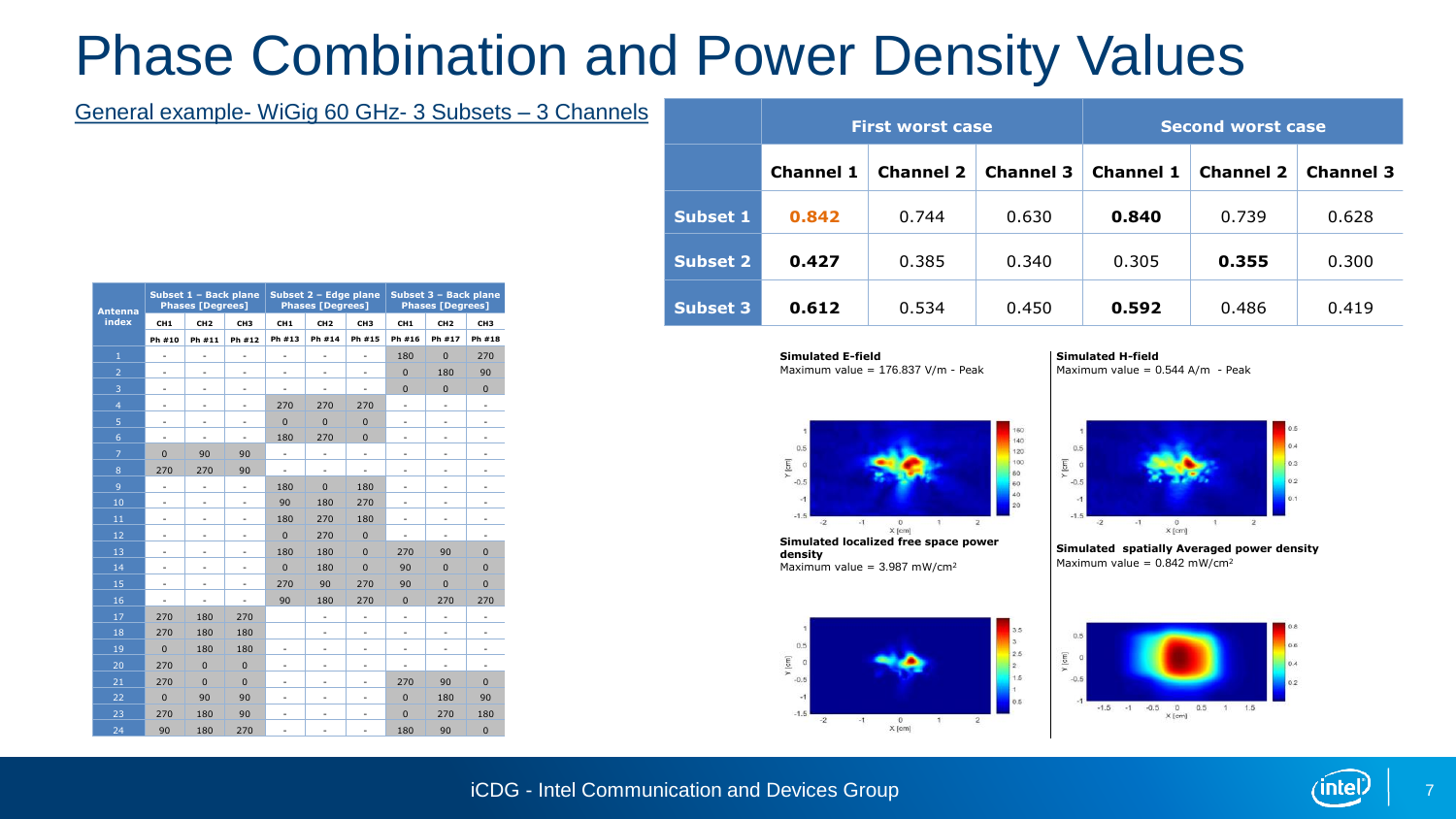#### Near field Measurement





- The probe consist of two dipoles optimally arranged with different angles ( $\gamma$ 1 and  $\gamma$ 2) to obtain pseudo-vector information, printed on glass substrate protected by high density foam that allows low perturbation of the measured field.
- Near-field probe measuring at 2 mm minimum distance to the device
- H-field reconstruction and power density calculation

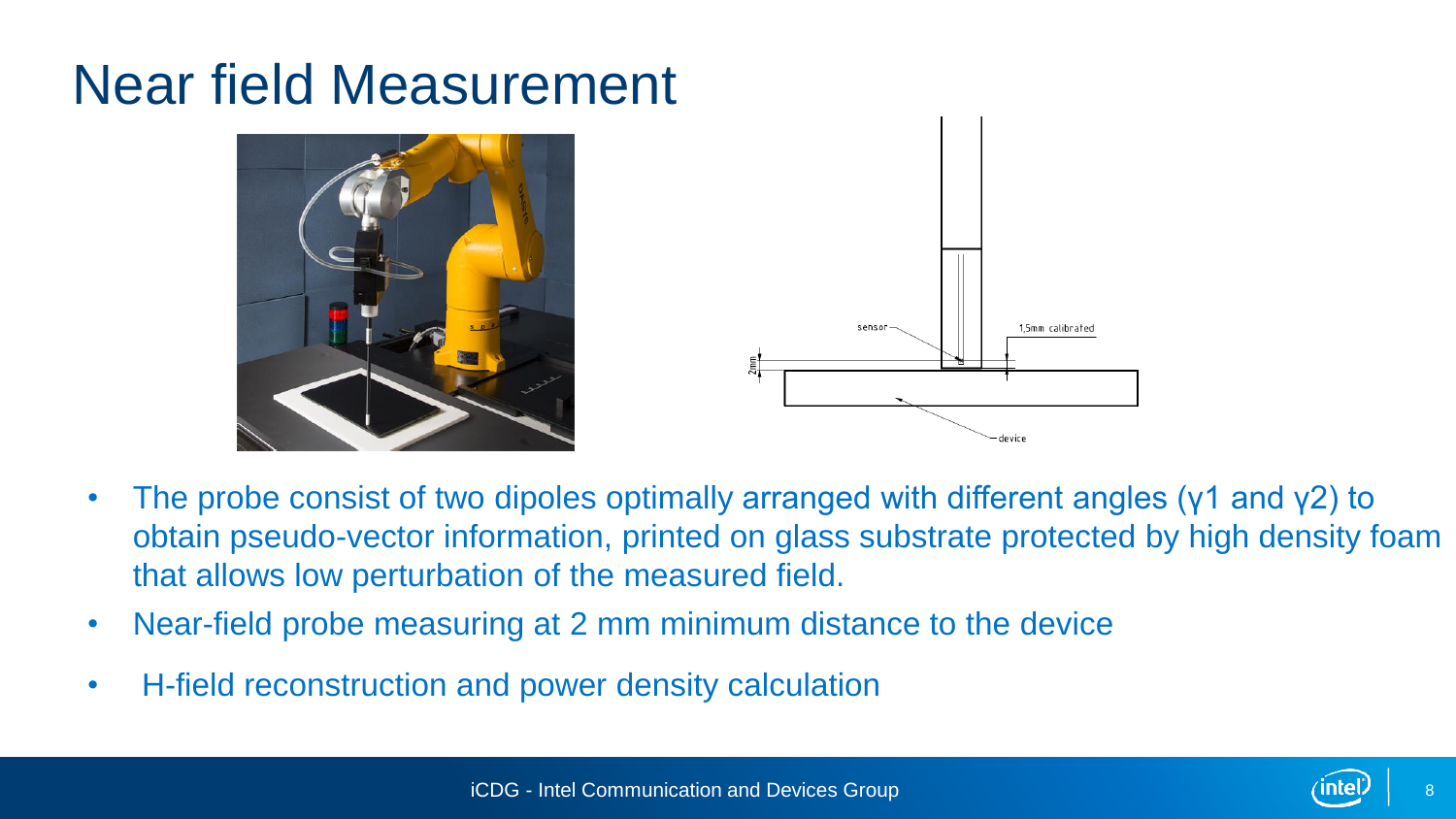## Measurement Accuracy & Uncertainty (WiGig @60GHz)



| <b>Uncertainty Budget</b>        |                                    |                                    |            |                   |                         |                           |  |
|----------------------------------|------------------------------------|------------------------------------|------------|-------------------|-------------------------|---------------------------|--|
| <b>Error Description</b>         | Uncertainty<br>Value<br>$(\pm dB)$ | Probability<br><b>Distribution</b> | Div.       | (c <sub>0</sub> ) | Std. Unc.<br>$(\pm dB)$ | (w <sub>1</sub> )<br>Veff |  |
| <b>Measurement System</b>        |                                    |                                    |            |                   |                         |                           |  |
| <b>Probe Calibration</b>         | 0.43                               | N                                  | 1          | 1                 | 0.43                    | $\infty$                  |  |
| Hemispherical Isotropy           | 0.60                               | R                                  | $\sqrt{3}$ | 1                 | 0.35                    | $\infty$                  |  |
| Linearity                        | 0.20                               | R                                  | $\sqrt{3}$ | 1                 | 0.12                    | co.                       |  |
| <b>System Detection Limits</b>   | 0.04                               | R                                  | $\sqrt{3}$ | 1                 | 0.02                    | $\infty$                  |  |
| Modulation Response*             | 0.17                               | R                                  | $\sqrt{3}$ | 1                 | 0.10                    | œ                         |  |
| <b>Readout Flectronics</b>       | 0.01                               | N                                  | 1          | 1                 | 0.01                    | œ                         |  |
| <b>Response Time</b>             | 0.03                               | R                                  | $\sqrt{3}$ | 1                 | 0.02                    | $\infty$                  |  |
| <b>Integration Time</b>          | 0.11                               | R                                  | $\sqrt{3}$ | 1                 | 0.06                    | $\infty$                  |  |
| <b>RF Ambient Noise</b>          | 0.04                               | R                                  | $\sqrt{3}$ | 1                 | 0.02                    | œ                         |  |
| <b>RF Ambient Reflections</b>    | 0.21                               | R                                  | $\sqrt{3}$ | 1                 | 0.12                    | oo.                       |  |
| <b>Probe Positioner</b>          | 0.04                               | R                                  | $\sqrt{3}$ | 1                 | 0.02                    | $\infty$                  |  |
| <b>Probe Positioning</b>         | 0.11                               | R                                  | $\sqrt{3}$ | 1                 | 0.06                    | oo.                       |  |
| S <sub>avg</sub> Reconstruction  | 0.61                               | R                                  | $\sqrt{3}$ | 1                 | 0.35                    | $\infty$                  |  |
| <b>Test Sample Related</b>       |                                    |                                    |            |                   |                         |                           |  |
| <b>Power Drift</b>               | 0.57                               | R                                  | $\sqrt{3}$ | 1                 | 0.33                    | $\infty$                  |  |
| Power Scaling                    | 0.00                               | R                                  | $\sqrt{3}$ | 1                 | 0.00                    | $\infty$                  |  |
| <b>Combined Std. Uncertainty</b> | 0.77                               | $\infty$                           |            |                   |                         |                           |  |
| <b>Expanded Std. Uncertainty</b> | 1.54                               |                                    |            |                   |                         |                           |  |

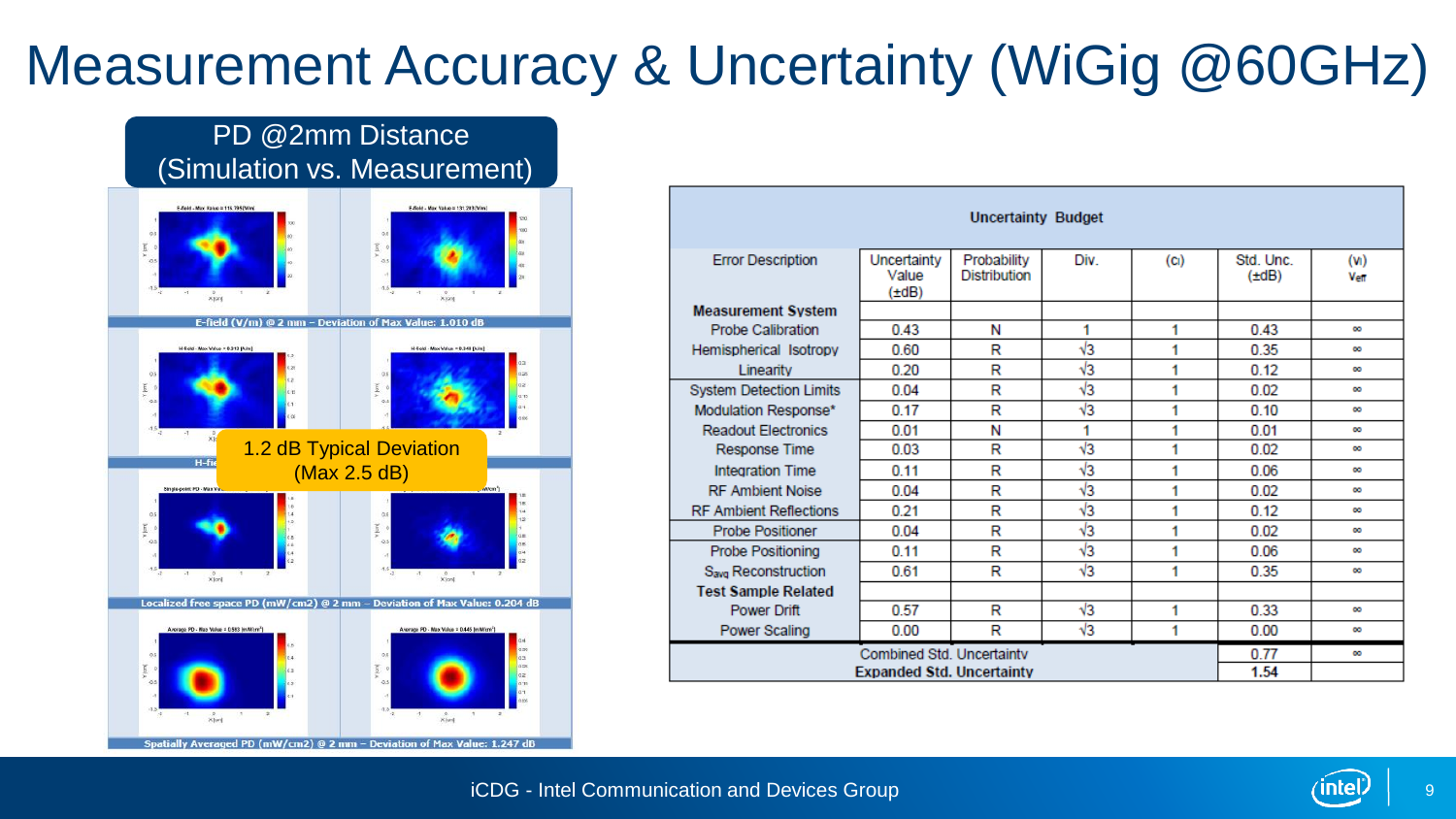#### **RF exposure Considerations at mm-Waves**:

- **Metrics : Averaging Area / Averaging Time**
- **Evaluation plane Definition**
- **Material Characteristics**
- Antenna Array Phase combinations
- Fields Post-processing
- **Measurement Distance**